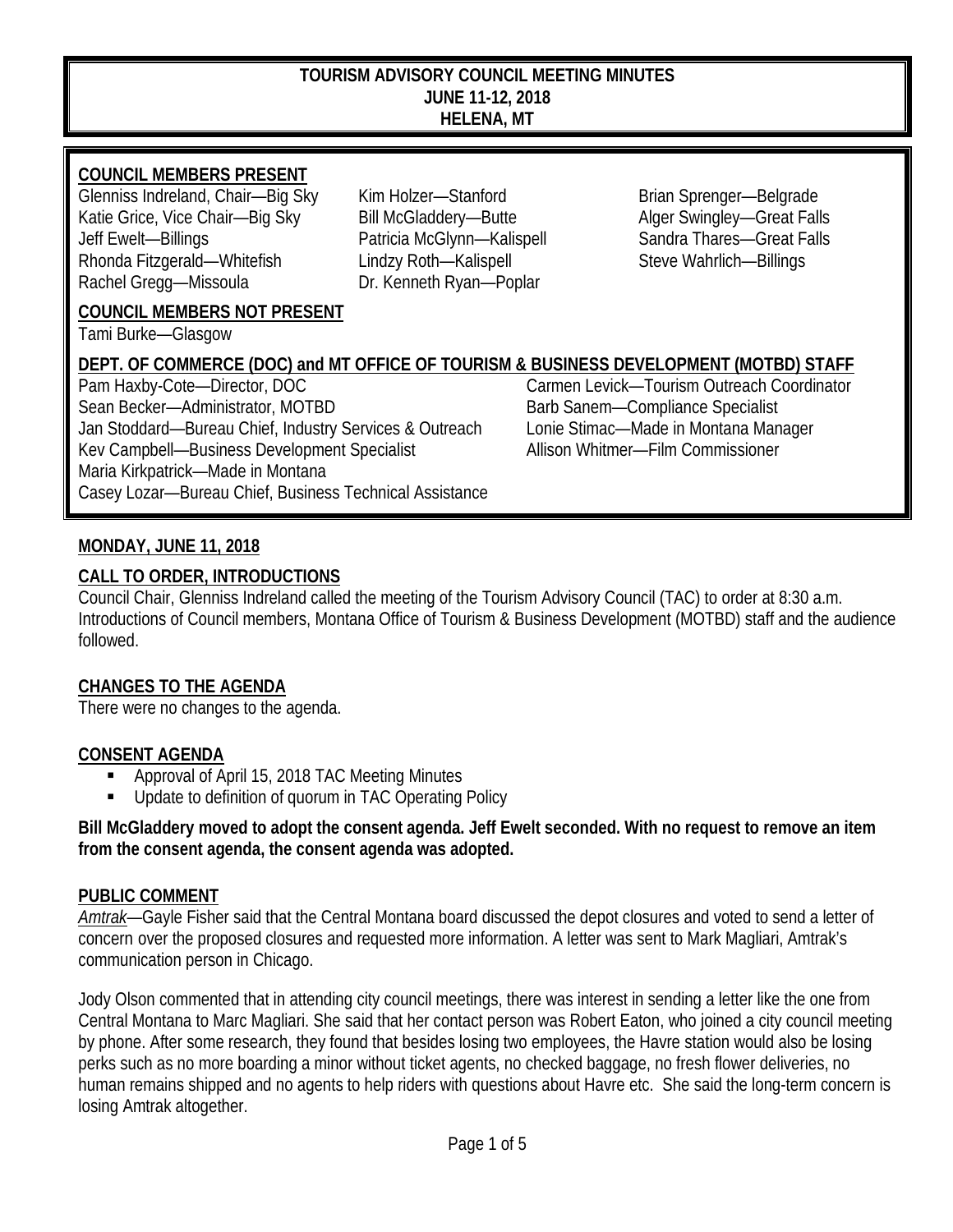# **TAC MEMBER ROUNDTABLE**

Updates and information of happenings in Montana were given by TAC members. Discussion included:

- Southeast Montana assets including Zoo Montana and Mikoshika State Park
- Tribal and cultural updates on the Wolf Point Wildhorse Stampede and other cultural events
- New breweries, cideries and distilleries
- Sporting events and tournaments increasing in many areas for all seasons
- **Bicycle tourism increasing in many areas**
- Air service continues to grow with some flights moving to year-round service and other seasonal flights from major cities increasing
- Concerts, music festivals continue to grow due to multiple venues in Missoula
- $\blacksquare$  Billings occupancy rate was up in for the 1<sup>st</sup> quarter of 2018

# **COMMITTEE REPORTS BY RESPECTIVE CHAIRS**

# **Executive Committee**—Glenniss Indreland, Chair

Glenniss gave a recap of the recent Executive Committee conference call held on June 7, 2018. She also acknowledged that there were four TAC members whose terms were expiring on July 1, 2018 (Alger Swingley, Brian Sprenger, Tami Burke and Kim Holzer). She encouraged them to apply for reappointment if desired. They are Alger Swingley, Tami Burke, Brian Springer and Kim Holzer.

## **Research Committee**—Rhonda Fitzgerald, Chair

Non-resident data collection continues, and other studies are in progress. The new resident travel report is now available. A review of the forecast model and FY19 approved projects was also given. All research project information can be found at the ITRR website at [www.itrr.umt.edu.](http://www.itrr.umt.edu/)

#### **Marketing Committee Updates**—Katie Grice, Chair

Katie said that the review of the Rules & Regulations is still underway and hopes to have more updates to report soon.

# **REGION/CVB MARKETING PLAN PRESENTATIONS**

Presentations from booths for the following Region and CVBs:

*Yellowstone Country*—**Brian Sprenger moved to approve the recommendation of the Marketing Committee for final approval of the marketing plan as submitted with the stipulation that the Marketing Committee has the authority to approve opportunity projects on behalf of the Council. Bill McGladdery seconded. Motion passed.**

*Belgrade*—**Ken Ryan moved to approve the recommendation of the Marketing Committee for final approval of the marketing plan as submitted with the stipulation that the Marketing Committee has the authority to approve opportunity projects on behalf of the Council. Patricia McGlynn seconded. Motion passed.**

*Big Sky*—**Steve Wahrlich moved to approve the recommendation of the Marketing Committee for final approval of the marketing plan as submitted with the stipulation that the Marketing Committee has the authority to approve opportunity projects on behalf of the Council. Alger Swingley seconded. Motion passed.**

*Bozeman*—**Jeff Ewelt moved to approve the recommendation of the Marketing Committee for final approval of the marketing plan as submitted with the stipulation that the Marketing Committee has the authority to approve opportunity projects on behalf of the Council. Lindzy Roth seconded. Motion passed.**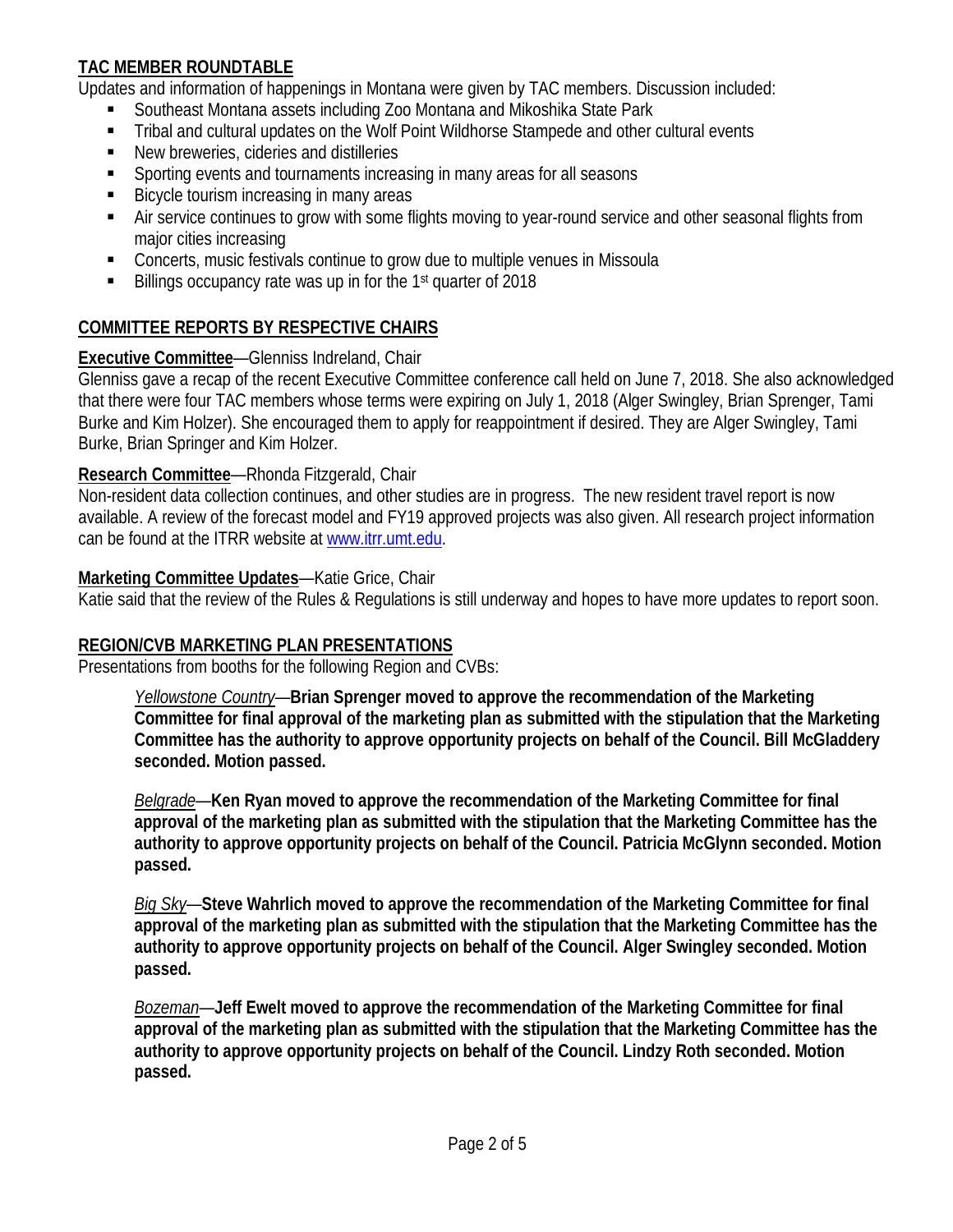*Gardiner*—**Steve Wahrlich moved to approve the recommendation of the Marketing Committee for final approval of the marketing plan as submitted with the stipulation that the Marketing Committee has the authority to approve opportunity projects on behalf of the Council. Lindzy Roth seconded. Motion passed.**

*Livingston*—**Glenniss Indreland moved to approve the recommendation of the Marketing Committee for final approval of the marketing plan as submitted with the stipulation that the Marketing Committee has the authority to approve opportunity projects on behalf of the Council. Brian Sprenger seconded. Motion passed.**

*Red Lodge*—**Bill McGladdery moved to approve the recommendation of the Marketing Committee for final approval of the marketing plan as submitted with the stipulation that the Marketing Committee has the authority to approve opportunity projects on behalf of the Council. Alger Swingley seconded. Motion passed.**

*West Yellowstone*—**Ken Ryan moved to approve the recommendation of the Marketing Committee for final approval of the marketing plan as submitted with the stipulation that the Marketing Committee has the authority to approve opportunity projects on behalf of the Council. Rachel Gregg seconded. Motion passed.**

## **PUBLIC COMMENT**

Stuart Doggett talked about Air B&B and legislative issues for lodging tax. He said that MLHA (Montana Lodging and Hospitality Association) is monitoring and will give updates as new information is available.

## **REGION/CVB MARKETING PLAN PRESENTATIONS CONTINED**

Presentations from booths for the following Region and CVBs:

*Southeast Montana*—**Bill McGladdery moved to approve the recommendation of the Marketing Committee for final approval of the marketing plan as submitted with the stipulation that the Marketing Committee has the authority to approve opportunity projects on behalf of the Council. Rachel Gregg seconded. Motion passed.**

*Billings*—**Ken Ryan moved to approve the recommendation of the Marketing Committee for final approval of the marketing plan as submitted with the stipulation that the Marketing Committee has the authority to approve opportunity projects on behalf of the Council. Rhonda Fitzgerald seconded. Motion passed.**

*Glendive*—**Patricia McGlynn moved to approve the recommendation of the Marketing Committee for final approval of the marketing plan as submitted with the stipulation that the Marketing Committee has the authority to approve opportunity projects on behalf of the Council. Glenniss Indreland seconded. Motion passed.**

*Miles City*—**Rachel Gregg moved to approve the recommendation of the Marketing Committee for final approval of the marketing plan as submitted with the stipulation that the Marketing Committee has the authority to approve opportunity projects on behalf of the Council. Steve Wahrlich seconded. Motion passed.**

*Southwest Montana*—**Brian Sprenger moved to approve the recommendation of the Marketing Committee for final approval of the marketing plan as submitted with the stipulation that the Marketing Committee has the authority to approve opportunity projects on behalf of the Council. Glenniss Indreland seconded. Motion passed.**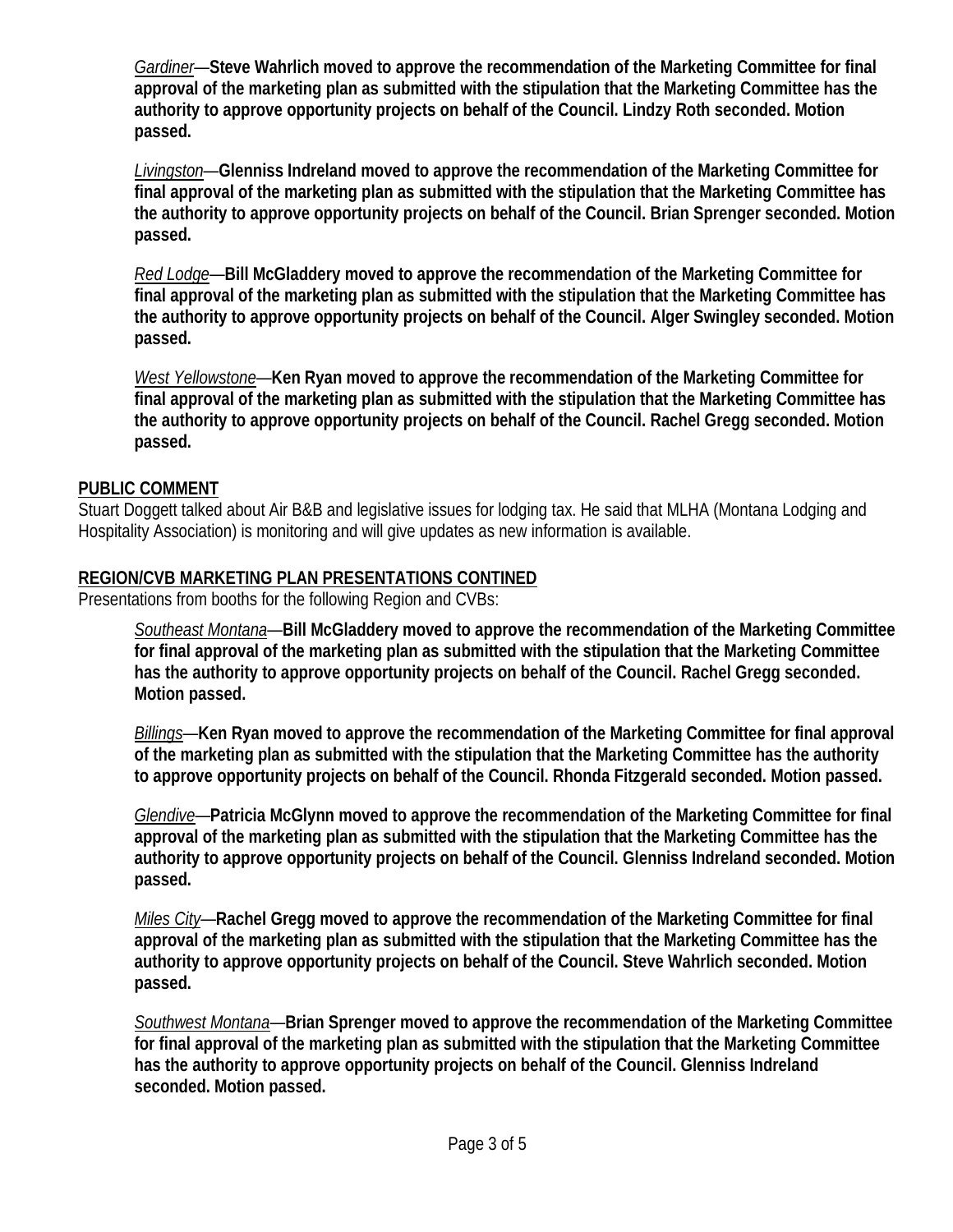*Butte*—**Jeff Ewelt moved to approve the recommendation of the Marketing Committee for final approval of the marketing plan as submitted with the stipulation that the Marketing Committee has the authority to approve opportunity projects on behalf of the Council. Ken Ryan seconded. Motion passed.**

*Dillon*—**Steve Wahrlich moved to approve the recommendation of the Marketing Committee for final approval of the marketing plan as submitted with the stipulation that the Marketing Committee has the authority to approve opportunity projects on behalf of the Council. Lindzy Roth seconded. Motion passed.**

*Helena*—**Kim Holzer moved to approve the recommendation of the Marketing Committee for final approval of the marketing plan as submitted with the stipulation that the Marketing Committee has the authority to approve opportunity projects on behalf of the Council. Steve Wahrlich seconded. Motion passed.**

*Missouri River Country*—**Kim Holzer moved to approve the recommendation of the Marketing Committee for final approval of the marketing plan as submitted with the stipulation that the Marketing Committee has the authority to approve opportunity projects on behalf of the Council. Bill McGladdery seconded. Motion passed.**

*Sidney*—**Glenniss Indreland moved to approve the recommendation of the Marketing Committee for final approval of the marketing plan as submitted with the stipulation that the Marketing Committee has the authority to approve opportunity projects on behalf of the Council. Brian Sprenger seconded. Motion passed.**

# **MEETING RECESSED**

# **TUESDAY, JUNE 12, 2018**

Council Chair, Glenniss Indreland called the meeting of the Tourism Advisory Council (TAC) to order at 8:05 a.m. She thanked the reception sponsors and staff for their hospitality.

# **MONTANA OFFICE OF TOURISM & BUSINESS DEVELOPMENT (MOTBD) UPDATE**—MOTBD Staff

Montana Office of Tourism & Business Development (MOTBD) updates were given. If you would like to receive the Friday Flash newsletter, please email Carmen Levick at [CLevick@mt.gov.](mailto:CLevick@mt.gov)

# **REGION/CVB MARKETING PLAN PRESENTATIONS CONTINUED**

Presentations from booths for the following Region and CVBs:

*Central Montana*—**Rhonda Fitzgerald moved to approve the recommendation of the Marketing Committee for final approval of the marketing plan as submitted with the stipulation that the Marketing Committee has the authority to approve opportunity projects on behalf of the Council. Patricia McGlynn seconded. Motion passed.**

*Great Falls*—**Steve Wahrlich moved to approve the recommendation of the Marketing Committee for final approval of the marketing plan as submitted with the stipulation that the Marketing Committee has the authority to approve opportunity projects on behalf of the Council. Lindzy Roth seconded. Kim Holzer abstained. Motion passed.**

*Havre*— **Bill McGladdery moved to recognize Havre's CVB eligibility. Alger Swingley seconded. Motion passed.**